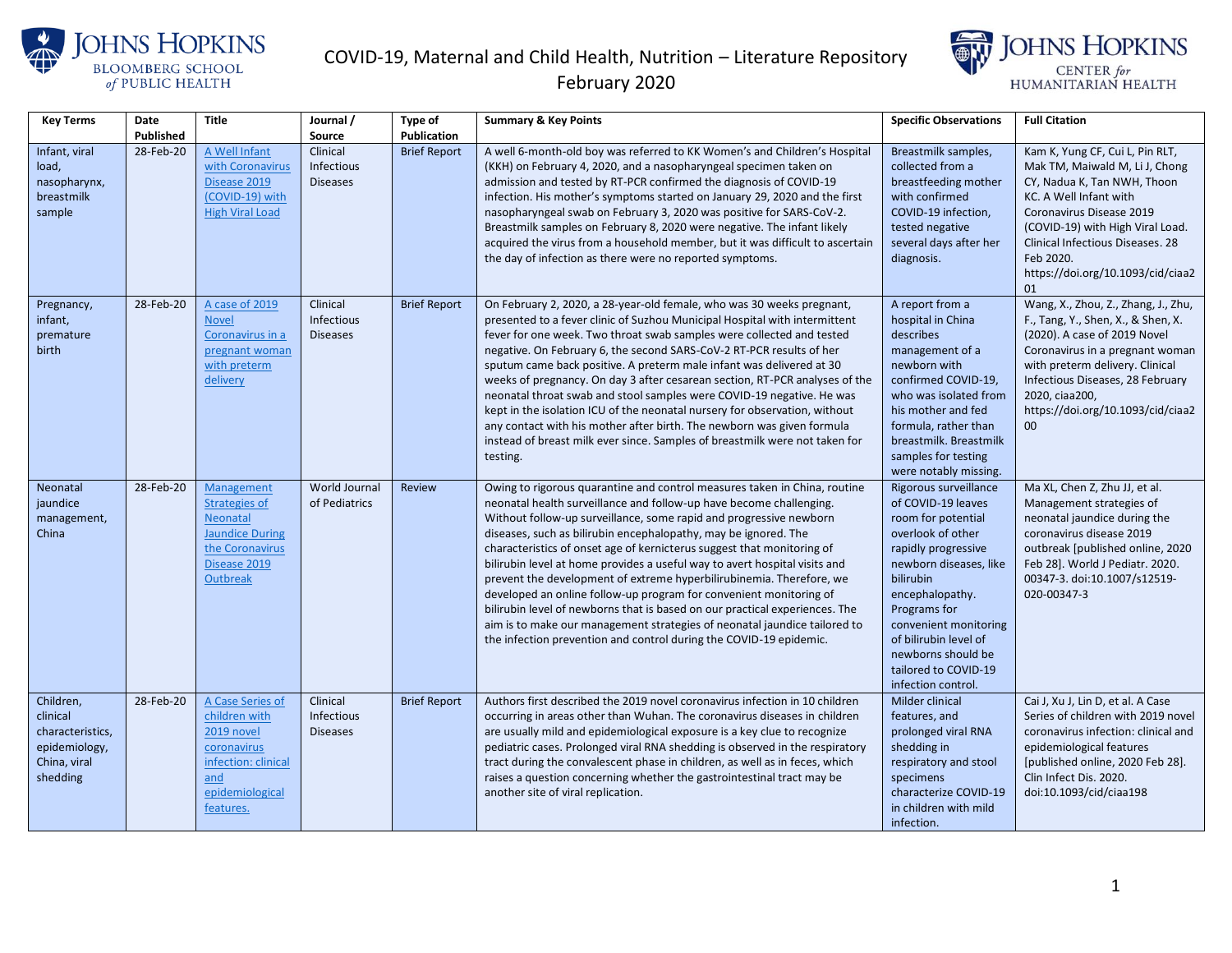



| <b>Key Terms</b>                                                                                               | Date      | <b>Title</b>                                                                                                                                                                  | Journal /                                                   | Type of                                           | <b>Summary &amp; Key Points</b>                                                                                                                                                                                                                                                                                                                                                                                                                                                                                                                                                                                                                                                                                                       | <b>Specific Observations</b>                                                                                                                                                                                                                      | <b>Full Citation</b>                                                                                                                                                                                                                                                                                                                |
|----------------------------------------------------------------------------------------------------------------|-----------|-------------------------------------------------------------------------------------------------------------------------------------------------------------------------------|-------------------------------------------------------------|---------------------------------------------------|---------------------------------------------------------------------------------------------------------------------------------------------------------------------------------------------------------------------------------------------------------------------------------------------------------------------------------------------------------------------------------------------------------------------------------------------------------------------------------------------------------------------------------------------------------------------------------------------------------------------------------------------------------------------------------------------------------------------------------------|---------------------------------------------------------------------------------------------------------------------------------------------------------------------------------------------------------------------------------------------------|-------------------------------------------------------------------------------------------------------------------------------------------------------------------------------------------------------------------------------------------------------------------------------------------------------------------------------------|
|                                                                                                                | Published |                                                                                                                                                                               | Source                                                      | Publication                                       |                                                                                                                                                                                                                                                                                                                                                                                                                                                                                                                                                                                                                                                                                                                                       |                                                                                                                                                                                                                                                   |                                                                                                                                                                                                                                                                                                                                     |
| Neonatal<br>infection,<br>newborn<br>management,<br>inter-hospital<br>transfer                                 | 27-Feb-20 | <b>Emergency Plan</b><br>for Inter-Hospital<br><b>Transfer of</b><br><b>Newborns With</b><br>SARS-CoV-2<br>Infection                                                          | Chinese<br>Journal of<br>Contemporary<br>Pediatrics         | Article in<br>Mandarin;<br>Abstract in<br>English | This emergency transfer response plan for newborns with suspected or<br>confirmed COVID-19 puts forward indications for organization management,<br>protection strategies for medical staff, work procedures, and disinfection<br>methods for transfer equipment.                                                                                                                                                                                                                                                                                                                                                                                                                                                                     | <b>Emergency response</b><br>plans should be<br>implemented to carry<br>out inter-hospital<br>transfer of neonates<br>with COVID-19.                                                                                                              | Chen Z, DU LZ, Fu JF, et al.<br>Zhongguo Dang Dai Er Ke Za Zhi.<br>2020;22(3):226-230.                                                                                                                                                                                                                                              |
| Children vs.<br>adults,<br>pathogenesis,<br>immunology,<br>respiratory<br>tract, age-<br>related<br>difference | 25-Feb-20 | Are children less<br>susceptible to<br><b>COVID-19?</b>                                                                                                                       | Journal of<br>Microbiology,<br>Immunology,<br>and Infection | Perspectives                                      | This article explores underlying reasons that may explain differences in the<br>pathogenesis of COVID-19 between children and adults. Children have fewer<br>outdoor activities and undertake less international travel, making them less<br>likely to contract the virus. Others have suggested that children have<br>healthier respiratory tracts that have been exposed to less cigarette smoke<br>and air pollution, as well as fewer underlying disorders. A difference in viral<br>ACE2 receptors is frequently mentioned as a possible reason of age-related<br>difference.                                                                                                                                                    | Fewer environmental<br>exposures and a<br>difference in viral<br>binding receptors may<br>explain the age-<br>related difference in<br>pathogenesis of<br>COVID-19.                                                                               | Lee PI, Hu YL, Chen PY, Huang YC,<br>Hsueh PR. Are children less<br>susceptible to COVID-19?<br>[published online, 2020 Feb 25]. J<br>Microbiol Immunol Infect. 2020.<br>doi:10.1016/j.jmii.2020.02.011                                                                                                                             |
| Pregnancy,<br>perinatal<br>infection,<br>breast milk<br>sample, vertical<br>transmission                       | 25-Feb-20 | Coronavirus<br>Disease 2019<br>$(COVID-19)$<br><b>During</b><br>Pregnancy: A<br>Case Series.                                                                                  | Preprints                                                   | <b>Case Series</b>                                | This case series was conducted in the obstetric ward of Tongji Hospital.<br>Systematic testing for SARS-CoV-2 infection included oropharyngeal swab,<br>placenta tissue, vaginal mucus, and breast milk of mothers, as well as<br>oropharyngeal swab, umbilical cord blood, and serum of newborns. All<br>patients showed an uneventful perinatal course, successful outcomes, and<br>no evidence of vertical transmission.                                                                                                                                                                                                                                                                                                           | This case series<br>presents the most<br>comprehensive<br>virological assessment<br>of pregnant women<br>and newborns to date.<br>There was no evidence<br>of vertical<br>transmission.                                                           | Liu, W.; Wang, Q.; Zhang, Q.;<br>Chen, L.; Chen, J.; Zhang, B.; Lu,<br>Y.; Wang, S.; Xia, L.; Huang, L.;<br>Wang, K.; Liang, L.; Zhang, Y.;<br>Turtle, L.; Lissauer, D.; Lan, K.;<br>Feng, L.; Yu, H.; Liu, Y.; Sun, Z.<br>Coronavirus Disease 2019<br>(COVID-19) During Pregnancy: A<br>Case Series. Preprints 2020,<br>2020020373 |
| Pregnancy,<br>obstetrics,<br>coronaviruses,<br>SARS-CoV<br>antibodies in<br>breastmilk                         | 24-Feb-20 | Coronavirus<br>Disease 2019<br>(COVID-19) and<br>Pregnancy: What<br><b>Obstetricians</b><br>Need to Know                                                                      | American<br>Journal of<br>Obstetrics &<br>Gynecology        | Expert<br>Review                                  | This expert review draws upon information on other pathogenic<br>coronaviruses (SARS, MERS) to provide insight into effects of COVID-19 on<br>pregnancy. A single report of SARS-CoV testing of breastmilk (approximately<br>130 days after illness onset) exists: no viral RNA was detected, but SARS-CoV<br>antibodies were seen (Robertson et al, 2004). In another patient with SARS-<br>CoV, at 7 weeks gestation, antibodies were not seen when breastmilk was<br>tested at postpartum days 12 and 30 (Stockman et al, 2004). Until additional<br>data are available, mothers who are well enough to express breastmilk<br>should be encouraged to do so; breastfeeding can be instituted after she is<br>no longer infectious. | In a 2004 report on<br>SARS-CoV testing of<br>breastmilk, antibodies<br>were detected, but<br>viral RNA was not.<br><b>Expert authors</b><br>recommend that<br>breastfeeding should<br>be initiated after a<br>mother is no longer<br>infectious. | Rasmussen SA, Smulian JC,<br>Lednicky JA, Wen TS, Jamieson<br>DJ. Coronavirus Disease 2019<br>(COVID-19) and Pregnancy: What<br>obstetricians need to know<br>[published online, 2020 Feb 24].<br>Am J Obstet Gynecol. 2020.<br>doi:10.1016/j.ajog.2020.02.017                                                                      |
| Pediatrics,<br>prevention,<br>management,<br>rapid advice<br>guidelines                                        | 24-Feb-20 | Protocol for the<br>development of<br>a rapid advice<br>guideline for<br>prevention,<br>management<br>and care of<br>children with<br>2019 novel<br>coronavirus<br>infection. | Annals of<br>Palliative<br>Medicine                         | Guideline                                         | This guideline follows methods for developing WHO rapid advice guidelines<br>to respond to public health emergencies, taking into account the special<br>condition of COVID-19. The rapid review group will identify literature<br>published since the 2003 SARS outbreak to formulate recommendation,<br>participate in Delphi surveys, and reach consensus. So far, 2 rapid advice<br>guidelines have been developed in China. To authors' knowledge, this is the<br>first international rapid advice guideline on children with SARS-CoV-2.                                                                                                                                                                                        | Evidence-based<br>guidance, in<br>accordance with WHO<br>requirements, first<br>protocol for rapid<br>advice guidelines for<br>children with SARS-<br>$Cov-2.$                                                                                    | Li W, Zhou Q, Tang Y, et al.<br>Protocol for the development of<br>a rapid advice guideline for<br>prevention, management and<br>care of children with 2019 novel<br>coronavirus infection [published<br>online, 2020 Feb 24]. Ann Palliat<br>Med.<br>doi:10.21037/apm.2020.02.33                                                   |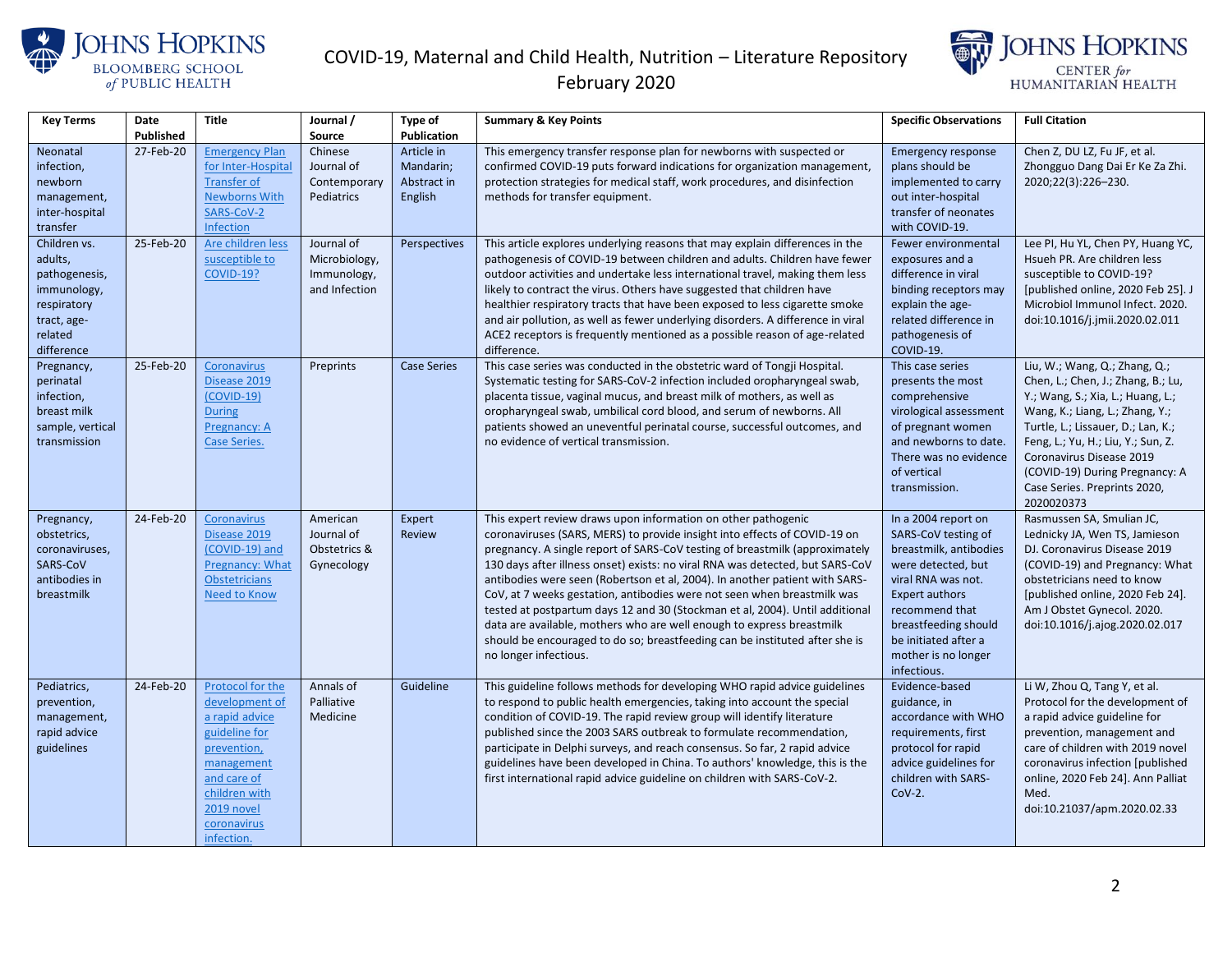



| <b>Key Terms</b>                                                                          | Date<br>Published | Title                                                                                                                                                                                                                   | Journal /<br>Source                                 | <b>Type of</b><br>Publication                        | <b>Summary &amp; Key Points</b>                                                                                                                                                                                                                                                                                                                                                                                                                                                                                                                                                                                                                                                                                                                                                                                                                                                                                                                                                                                                                                                                                                                                                                                                                                                                                                                                                                             | <b>Specific Observations</b>                                                                                                                                                                                                                           | <b>Full Citation</b>                                                                                                                                                                                                                                                                                                                 |
|-------------------------------------------------------------------------------------------|-------------------|-------------------------------------------------------------------------------------------------------------------------------------------------------------------------------------------------------------------------|-----------------------------------------------------|------------------------------------------------------|-------------------------------------------------------------------------------------------------------------------------------------------------------------------------------------------------------------------------------------------------------------------------------------------------------------------------------------------------------------------------------------------------------------------------------------------------------------------------------------------------------------------------------------------------------------------------------------------------------------------------------------------------------------------------------------------------------------------------------------------------------------------------------------------------------------------------------------------------------------------------------------------------------------------------------------------------------------------------------------------------------------------------------------------------------------------------------------------------------------------------------------------------------------------------------------------------------------------------------------------------------------------------------------------------------------------------------------------------------------------------------------------------------------|--------------------------------------------------------------------------------------------------------------------------------------------------------------------------------------------------------------------------------------------------------|--------------------------------------------------------------------------------------------------------------------------------------------------------------------------------------------------------------------------------------------------------------------------------------------------------------------------------------|
| Pediatrics,<br>epidemiology,<br>China                                                     | 24-Feb-20         | Characteristics of<br>and Important<br><b>Lessons From</b><br>the Coronavirus<br>Disease 2019<br>$(COVID-19)$<br>Outbreak in<br>China                                                                                   | <b>JAMA</b>                                         | Viewpoint                                            | In this summary report of 72,314 cases from the Chinese Center for Disease<br>Control and Prevention, 1.2% of patients were aged 10 to 19 years, and even<br>fewer (0.9%) were younger than 10 years. Only 1 death in this study was in<br>the adolescent age range, and no children in the age range of 0-10 years<br>died.                                                                                                                                                                                                                                                                                                                                                                                                                                                                                                                                                                                                                                                                                                                                                                                                                                                                                                                                                                                                                                                                                | Based on data from<br>China, rates of COVID-<br>19 appear low in<br>adolescents and lower<br>in children. Deaths<br>appear extremely rare.                                                                                                             | Wu Z, McGoogan JM.<br>Characteristics of and important<br>lessons from the coronavirus<br>disease 2019 (COVID-19)<br>outbreak in China: summary of a<br>report of 72314 cases from the<br><b>Chinese Center for Disease</b><br>Control and Prevention. JAMA.<br>Published online February 24,<br>2020.<br>doi:10.1001/jama.2020.2648 |
| Infant infection,<br>clinical<br>characteristics,<br>CT imaging                           | 22-Feb-20         | <b>Clinical features</b><br>and chest CT<br>findings of<br>coronavirus<br>disease 2019 in<br>infants and<br>voung children                                                                                              | Chinese<br>Journal of<br>Contemporary<br>Pediatrics | Article in<br>Mandarin;<br>Abstract in<br>English    | Retrospective analysis was performed for the clinical data and chest CT<br>images of 9 children (0-3 years) who were diagnosed with COVID-19 by RT-<br>PCR between January 20 and February 10, 2020. Family clustering was<br>observed for all infected children, who presented only with respiratory<br>symptoms. Laboratory examinations showed elevated lymphocyte count in 6<br>children and elevated leukocyte count in 2 children. CT examinations<br>showed pulmonary inflammation in 8 children and lesions distributed along<br>the bronchovascular bundles of 3 children.                                                                                                                                                                                                                                                                                                                                                                                                                                                                                                                                                                                                                                                                                                                                                                                                                         | Infants and young<br>children tend to have<br>mild clinical symptoms<br>and imaging findings<br>that are dissimilar<br>from those of adults.                                                                                                           | Zhou Y, Yang GD, Feng K, et al.<br>Zhongguo Dang Dai Er Ke Za Zhi.<br>2020;22(3):215-220.                                                                                                                                                                                                                                            |
| Children,<br>epidemiology,<br>crowdsourced<br>data, news<br>media, social<br>media, China | 20-Feb-20         | Early<br>Epidemiological<br>Analysis of the<br><b>Coronavirus</b><br>Disease 2019<br><b>Outbreak Based</b><br>$\underline{\mathsf{on}}$<br>Crowdsourced<br>Data: A<br>Population-Level<br><b>Observational</b><br>Study | The Lancet<br>Digital Health                        | Original<br>Article                                  | This population-level, observational study compiles information from<br>DXY.cn, a health-care-oriented social network that is currently streaming<br>news reports on COVID-19 from local and national Chinese health agencies.<br>A list of individual patients with COVID-19 and daily province-level case<br>counts between January 13 and January 31, 2020, in China were collected,<br>as well as a list of internationally exported cases of COVID-19 from global<br>news media sources (Kyodo News, The Straits Times, and CNN), national<br>governments, and health authorities. 507 patients with COVID-19 were<br>identified, including 364 from mainland China and 143 from outside of<br>China. 281 (55%) patients were male, and the median age was 46 years (IQR<br>35-60). Few patients (13 [3%]) were younger than 15 years and the age<br>profile of Chinese patients adjusted for baseline demographics confirmed a<br>lack of infections among children. Across the analyzed period, delays<br>between symptom onset and seeking care at a hospital or clinic were longer<br>in Hubei province than in other provinces in mainland China and globally.<br>This sample captures only 507 (5.2%) of 9826 patients with COVID-19<br>reported by official sources during the analyzed period, but data align with<br>an official report published by Chinese authorities on January 28, 2020. | Epidemiological trends<br>of COVID-19 were<br>assessed using<br>crowdsourced data<br>from news media and<br>social media. Only 3%<br>of 507 identified<br>patients with COVID-<br>19, in and outside of<br>mainland China, were<br>under 15 years old. | Sun K, Chen J, Viboud C. Early<br>epidemiological analysis of the<br>coronavirus disease 2019<br>outbreak based on crowdsourced<br>data: a population-level<br>observational study. Lancet Digit<br>Health. 2020;2(4):e201-e208.<br>doi:10.1016/S2589-<br>7500(20)30026-1                                                            |
| Neonatal<br>infection, twins,<br>China                                                    | 16-Feb-20         | Twin girls<br>infected with<br>SARS-CoV-2                                                                                                                                                                               | Chinese<br>Journal of<br>Contemporary<br>Pediatrics | Case Study<br>in Mandarin;<br>Abstract in<br>English | This study reports twin girls who were diagnosed with SARS-CoV-2 infection<br>in Hunan Province and admitted on Jan 29, 2020. Both recovered rapidly<br>after symptomatic treatment. Clinical symptoms and imaging findings<br>between the twin girls were diverse.                                                                                                                                                                                                                                                                                                                                                                                                                                                                                                                                                                                                                                                                                                                                                                                                                                                                                                                                                                                                                                                                                                                                         | This case study<br>suggests that children<br>with SARS-CoV-2<br>infection may have<br>mild clinical<br>presentation with<br>favorable prognosis.                                                                                                       | Zhang GX, Zhang AM, Huang L, et<br>al. Zhongguo Dang Dai Er Ke Za<br>Zhi. 2020;22(3):221-225.                                                                                                                                                                                                                                        |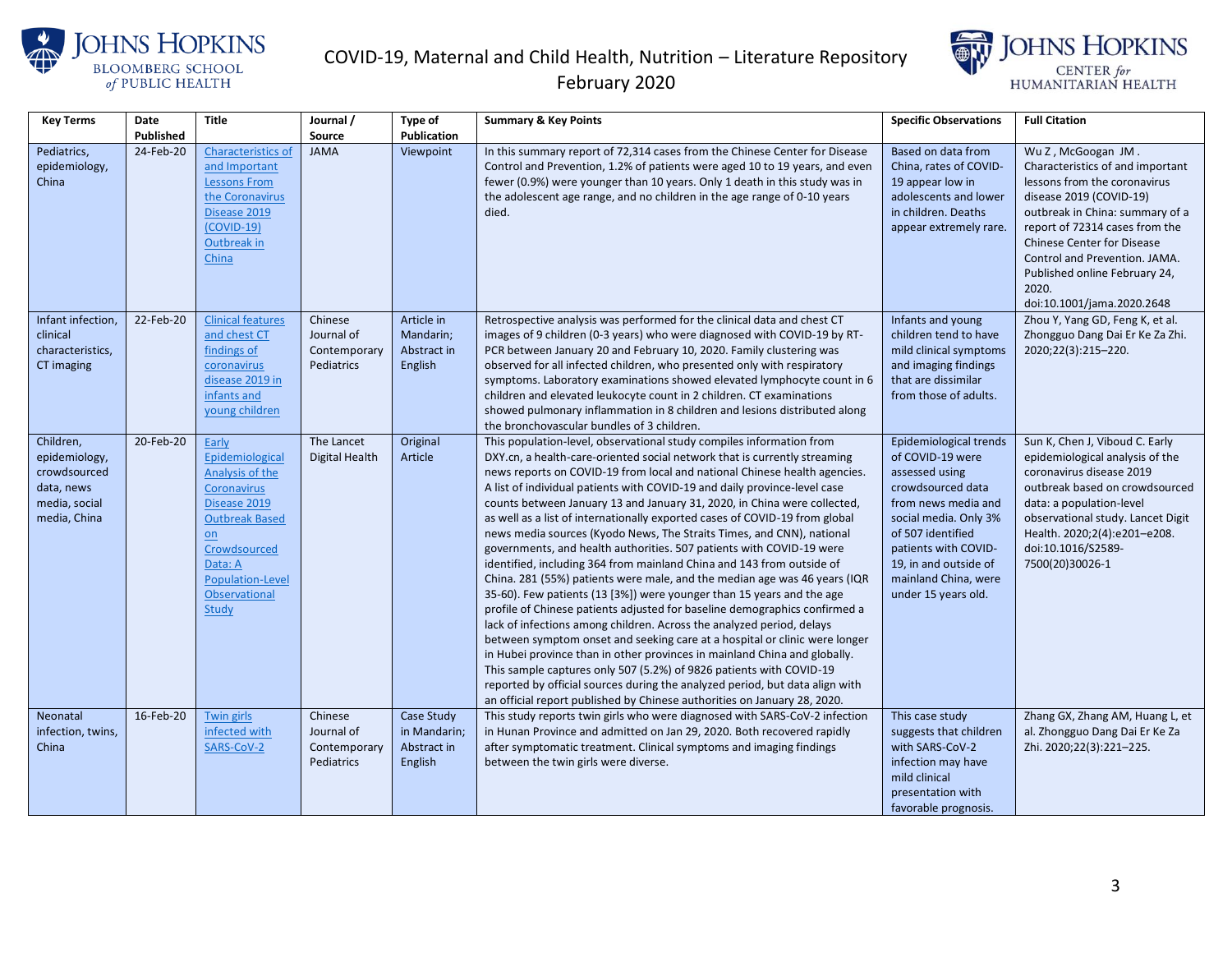



| <b>Key Terms</b>                                                                                                             | Date      | <b>Title</b>                                                                                                                                                                                                | Journal /                                           | Type of                                              | <b>Summary &amp; Key Points</b>                                                                                                                                                                                                                                                                                                                                                                                                                                                                                                                                                                                                                                                                                                                                                                                                                                                                                                                                                                                                                                                                                                                                                                                                                                                                                                                                                             | <b>Specific Observations</b>                                                                                                                                                                                                                                                                                                                                                                                    | <b>Full Citation</b>                                                                                                                                                                                                                                                                                                                                                    |
|------------------------------------------------------------------------------------------------------------------------------|-----------|-------------------------------------------------------------------------------------------------------------------------------------------------------------------------------------------------------------|-----------------------------------------------------|------------------------------------------------------|---------------------------------------------------------------------------------------------------------------------------------------------------------------------------------------------------------------------------------------------------------------------------------------------------------------------------------------------------------------------------------------------------------------------------------------------------------------------------------------------------------------------------------------------------------------------------------------------------------------------------------------------------------------------------------------------------------------------------------------------------------------------------------------------------------------------------------------------------------------------------------------------------------------------------------------------------------------------------------------------------------------------------------------------------------------------------------------------------------------------------------------------------------------------------------------------------------------------------------------------------------------------------------------------------------------------------------------------------------------------------------------------|-----------------------------------------------------------------------------------------------------------------------------------------------------------------------------------------------------------------------------------------------------------------------------------------------------------------------------------------------------------------------------------------------------------------|-------------------------------------------------------------------------------------------------------------------------------------------------------------------------------------------------------------------------------------------------------------------------------------------------------------------------------------------------------------------------|
|                                                                                                                              | Published |                                                                                                                                                                                                             | Source                                              | <b>Publication</b>                                   |                                                                                                                                                                                                                                                                                                                                                                                                                                                                                                                                                                                                                                                                                                                                                                                                                                                                                                                                                                                                                                                                                                                                                                                                                                                                                                                                                                                             |                                                                                                                                                                                                                                                                                                                                                                                                                 |                                                                                                                                                                                                                                                                                                                                                                         |
| Neonatal<br>infection,<br>gastrointestinal<br>symptoms,<br>clinical<br>manifestation,                                        | 16-Feb-20 | SARS-CoV-2<br>infection with<br>gastrointestinal<br>symptoms as<br>first<br>manifestation in                                                                                                                | Chinese<br>Journal of<br>Contemporary<br>Pediatrics | Case Study<br>in Mandarin;<br>Abstract in<br>English | A neonate with SARS-CoV-2 infection presented with initial symptoms of<br>vomiting and milk refusal. After two weeks of treatment at Wuhan<br>Children's Hospital, the patient gradually recovered and was discharged.                                                                                                                                                                                                                                                                                                                                                                                                                                                                                                                                                                                                                                                                                                                                                                                                                                                                                                                                                                                                                                                                                                                                                                      | Neonates may present<br>with primarily<br>gastrointestinal<br>symptoms (such as<br>milk refusal and<br>vomiting), rather than                                                                                                                                                                                                                                                                                   | Wang J, Wang D, Chen GC, Tao<br>XW, Zeng LK. Zhongguo Dang Dai<br>Er Ke Za Zhi. 2020;22(3):211-214.                                                                                                                                                                                                                                                                     |
| China                                                                                                                        |           | a neonate                                                                                                                                                                                                   |                                                     |                                                      |                                                                                                                                                                                                                                                                                                                                                                                                                                                                                                                                                                                                                                                                                                                                                                                                                                                                                                                                                                                                                                                                                                                                                                                                                                                                                                                                                                                             | respiratory symptoms.                                                                                                                                                                                                                                                                                                                                                                                           |                                                                                                                                                                                                                                                                                                                                                                         |
| Child, family<br>cluster, person-<br>to-person<br>transmission,<br>genomic<br>sequencing,<br>phylogenetic<br>analysis, China | 15-Feb-20 | A Familial Cluster<br>of Pneumonia<br><b>Associated With</b><br>the 2019 Novel<br>Coronavirus<br>Indicating<br>Person-To-<br>Person<br><b>Transmission: A</b><br><b>Study of a Family</b><br><b>Cluster</b> | The Lancet                                          | Original<br>Article                                  | This study reports five patients in a family cluster who presented with<br>unexplained pneumonia and travelled to Wuhan from Shenzhen between<br>December 29, 2019 and January 4, 2020, and an additional family member<br>who did not travel to Wuhan. Five family members (36-66 years) presented<br>with fever, upper or lower respiratory tract symptoms, or diarrhea, or a<br>combination of these 3-6 days after exposure. On admission, they and one<br>asymptomatic child (10 years) had radiological ground-glass lung opacities.<br>Older patients (>60 years) had more systemic symptoms, extensive lung<br>changes, lymphopenia, thrombo-cytopenia, and increased C-reactive protein<br>and lactate dehydrogenase levels. The nasopharyngeal or throat swabs of<br>these six patients were negative for known respiratory microbes by point-of-<br>care multiplex RT-PCR, but five patients (four adults and the child) were RT-<br>PCR positive for genes encoding the internal RNA-dependent RNA<br>polymerase and surface Spike protein of this novel coronavirus, which were<br>confirmed by Sanger sequencing. Phylogenetic analysis of these five<br>patients' RT-PCR amplicons and two full genomes by next-generation<br>sequencing showed that this is a novel coronavirus, which is closest to the<br>bat SARS-related coronaviruses found in Chinese horseshoe bats. | This study reports a<br>family cluster of 2019-<br>nCoV infection, at the<br>University of Hong<br>Kong-Shenzhen<br>Hospital, including<br>infection of a 10-year-<br>old child via person-<br>to-person<br>transmission. Analysis<br>of RT-PCR amplicons<br>and genomes of<br>patients in this study<br>found similarity<br>between this novel<br>coronavirus and those<br>found in Chinese<br>horseshoe bats. | Chan JF, Yuan S, Kok KH, et al. A<br>familial cluster of pneumonia<br>associated with the 2019 novel<br>coronavirus indicating person-to-<br>person transmission: a study of a<br>family cluster. Lancet. 2020.<br>doi:10.1016/S0140-<br>6736(20)30154-9                                                                                                                |
| Infant, family<br>cluster, China                                                                                             | 14-Feb-20 | <b>Novel</b><br><b>Coronavirus</b><br>Infection in<br>Hospitalized<br><b>Infants Under 1</b><br>Year of Age in<br>China                                                                                     | <b>JAMA</b>                                         | Research<br>Letter                                   | This retrospective study identified all hospitalized infants diagnosed with<br>COVID-19 between December 8 and February 6, 2020 in China, using<br>summaries released daily by the central government. Nine infected infants<br>were identified; all had at least one infected family member, with the<br>infant's infection occurring after the family member's infection. None of the<br>infants required intensive care or mechanical ventilation.                                                                                                                                                                                                                                                                                                                                                                                                                                                                                                                                                                                                                                                                                                                                                                                                                                                                                                                                       | All infected children<br>belonged to familial<br>clusters, so<br>aggregative onset is an<br>important feature in<br>pediatric cases. Infants<br>can't wear masks, so<br>they require specific<br>protective measures.                                                                                                                                                                                           | Wei M, Yuan J, Liu Y, Fu T, Yu X,<br>Zhang Z. Novel Coronavirus<br>Infection in Hospitalized Infants<br>Under 1 Year of Age in China.<br>JAMA. Published online February<br>14, 2020.<br>doi:10.1001/jama.2020.2131                                                                                                                                                     |
| Pregnancy,<br>vertical<br>transmission,<br>breastmilk<br>sample, China                                                       | 12-Feb-20 | Clinical<br>characteristics<br>and intrauterine<br>vertical<br>transmission<br>potential of<br>COVID-19<br>infection in nine<br>pregnant<br>women: a<br>retrospective<br>review of<br>medical records.      | The Lancet                                          | Original<br>Article                                  | This article presents a retrospective review of laboratory results and CT<br>scans from nine pregnant women with COVID-19 pneumonia admitted to<br>Zhongnan Hospital of Wuhan University from Jan 20 to Jan 31, 2020. All<br>women tested positive for SARS-CoV-2 by use of quantitative RT-PCR (qRT-<br>PCR) on samples from the respiratory tract. The nine pregnant women were<br>in their third trimester, and all underwent caesarean section. Six samples of<br>amniotic fluid, cord blood, neonatal throat swab, and breastmilk collected<br>after their first lactation tested negative for the presence of SARS-CoV-2,<br>using both the CDC-recommended test kit and the in-house tested RT-PCR<br>assays.                                                                                                                                                                                                                                                                                                                                                                                                                                                                                                                                                                                                                                                                        | No evidence for<br>intrauterine infection<br>caused by vertical<br>transmission in<br>women who develop<br>COVID-19 pneumonia<br>in late pregnancy. Six<br>breastmilk samples<br>tested negative for<br>viral nucleic acid.                                                                                                                                                                                     | Chen, H., Guo, J., Wang, C., Luo,<br>F., Yu, X., Zhang, W.,  & Liao, J.<br>Clinical characteristics and<br>intrauterine vertical transmission<br>potential of COVID-19 infection in<br>nine pregnant women: a<br>retrospective review of medical<br>records. Lancet. 2020 Feb 12,<br>395(10226), 809-815. [e-pub].<br>https://doi.org/10.1016/S0140-<br>6736(20)30360-3 |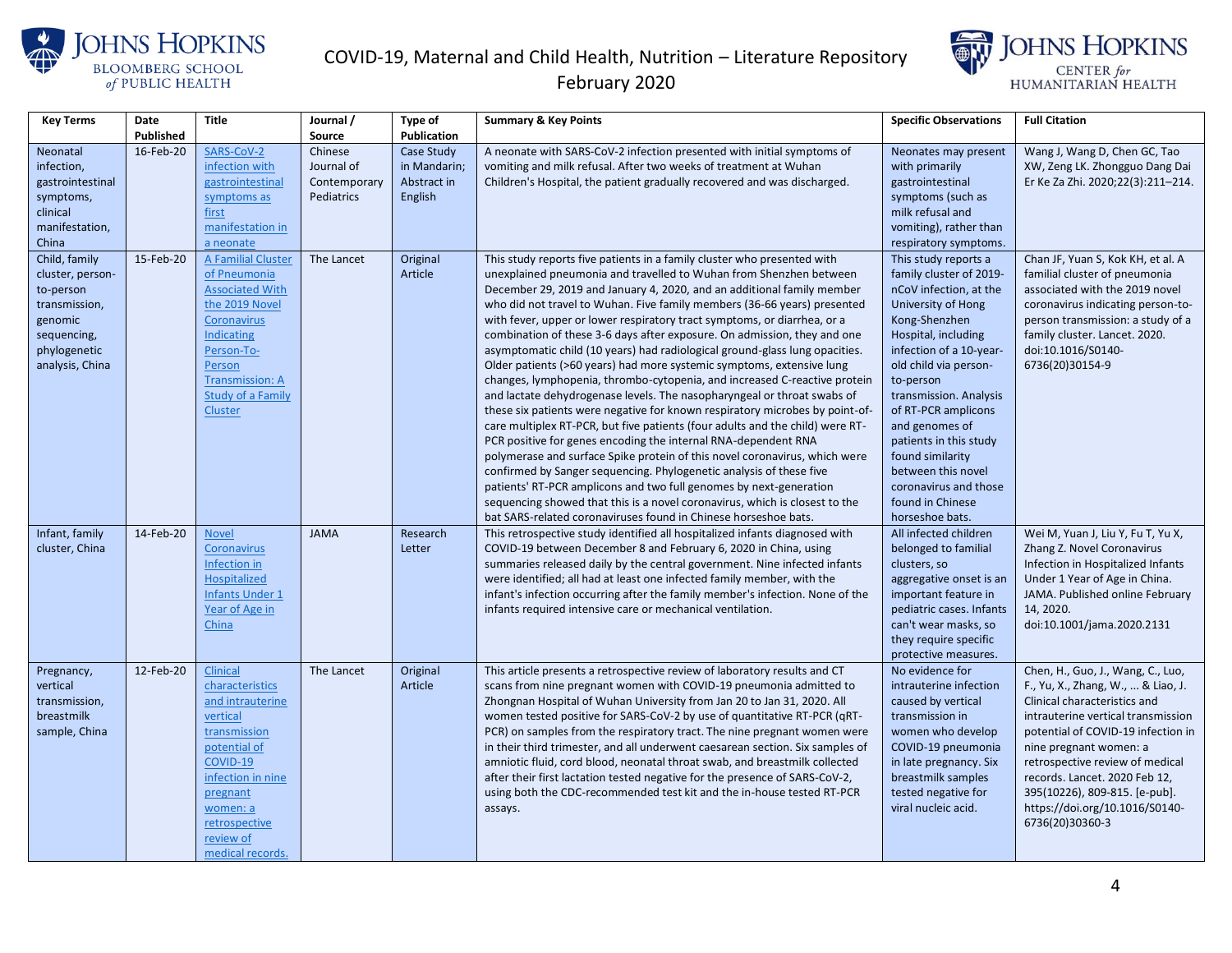



| <b>Key Terms</b>        | Date             | <b>Title</b>                         | Journal /      | Type of            | <b>Summary &amp; Key Points</b>                                                                        | <b>Specific Observations</b>         | <b>Full Citation</b>                            |
|-------------------------|------------------|--------------------------------------|----------------|--------------------|--------------------------------------------------------------------------------------------------------|--------------------------------------|-------------------------------------------------|
|                         | <b>Published</b> |                                      | Source         | <b>Publication</b> |                                                                                                        |                                      |                                                 |
| Neonatal                | 11-Feb-20        | 2019-novel                           | Chinese        | Case Study         | An infant was breastfed after birth, with normal growth and good health                                | This case study raises               | Zhang, Y. H., Lin, D. J., Xiao, M. F.,          |
| infection,              |                  | coronavirus                          | Journal of     | in Mandarin;       | status. The infant was admitted to a hospital in Xiaogan, Hubei Province, on                           | the question of                      | Wang, J. C., Wei, Y., Lei, Z. X.,  &            |
| breastmilk              |                  | infection in a                       | Pediatrics     | Abstract in        | January 26, 2020 and continued to be breastfed. She tested positive for                                | shorter incubation                   | Xiang, W. (2020). 2019-novel                    |
| sample, China           |                  | three-month-old                      |                | English            | COVID-19 one day later. Nasopharyngeal swab specimens collected from the                               | periods in neonates                  | coronavirus infection in a three-               |
|                         |                  | baby                                 |                |                    | parents on January 26 initially tested negative, but the parents were                                  | compared to adults.                  | month-old baby. Chinese journal                 |
|                         |                  |                                      |                |                    | diagnosed with infection one week later. In this case, viral nucleic acid was                          | Notably, breastmilk                  | of pediatrics, 2020 Feb                         |
|                         |                  |                                      |                |                    | detected in the stool of the mother, but no viral nucleic acid was detected in<br>breastmilk or urine. | samples tested<br>negative for viral | 11;58(0):E006. DOI:<br>10.3760/cma.j.issn.0578- |
|                         |                  |                                      |                |                    |                                                                                                        | nucleic acid.                        | 1310.2020.0006.                                 |
| Maternal and            | 10-Feb-20        | Potential                            | <b>Viruses</b> | Perspective        | This communication provides a comprehensive overview of published data                                 | Based on data related                | Schwartz DA, Graham AL.                         |
| neonatal                |                  | Maternal and                         |                |                    | on the epidemiological and clinical effects of SARS, MERS, and other                                   | to SARS and MERS                     | Potential Maternal and Infant                   |
| outcomes,               |                  | <b>Infant Outcomes</b>               |                |                    | coronavirus infections on pregnant women and their infants. Experiences                                | infections, the                      | Outcomes from (Wuhan)                           |
| coronaviruses,          |                  | from                                 |                |                    | with SARS and MERS indicate the capability of coronaviruses to cause life-                             | likelihood of vertical               | Coronavirus 2019-nCoV Infecting                 |
| <b>SARS, MERS</b>       |                  | <b>Coronavirus</b>                   |                |                    | threatening maternal disease among other adverse outcomes for both                                     | transmission of 2019-                | Pregnant Women: Lessons from                    |
|                         |                  | 2019-nCoV                            |                |                    | mother and fetus. The likelihood of vertical transmission, however, is low.                            | nCoV is low.                         | SARS, MERS, and Other Human                     |
|                         |                  | (SARS-CoV-2)                         |                |                    |                                                                                                        |                                      | Coronavirus Infections. Viruses.                |
|                         |                  | Infecting                            |                |                    |                                                                                                        |                                      | 2020;12(2):194. Published 2020                  |
|                         |                  | Pregnant                             |                |                    |                                                                                                        |                                      | Feb 10. doi:10.3390/v12020194                   |
|                         |                  | <b>Women: Lessons</b>                |                |                    |                                                                                                        |                                      |                                                 |
|                         |                  | from SARS,<br><b>MERS, and Other</b> |                |                    |                                                                                                        |                                      |                                                 |
|                         |                  | Human                                |                |                    |                                                                                                        |                                      |                                                 |
|                         |                  | Coronavirus                          |                |                    |                                                                                                        |                                      |                                                 |
|                         |                  | <b>Infections</b>                    |                |                    |                                                                                                        |                                      |                                                 |
| Pregnancy,              | 10-Feb-20        | <b>Clinical analysis</b>             | Translational  | Original           | This article presents a retrospective analysis of 10 neonates (including 2                             | Perinatal COVID-19                   | Zhu H, Wang L, Fang C, et al.                   |
| neonatal                |                  | of 10 neonates                       | Pediatrics     | Article            | twins) born to nine mothers with confirmed 2019-nCoV infection in five                                 | infection may have                   | Clinical analysis of 10 neonates                |
| infection,              |                  | born to mothers                      |                |                    | Chinese hospitals from January 20 to February 5, 2020. Of the neonates, six                            | adverse effects on                   | born to mothers with 2019-nCoV                  |
| neonatal death,         |                  | with 2019-nCoV                       |                |                    | had a Pediatric Critical Illness Score of less than 90. The first symptom in                           | newborns, such as                    | pneumonia. Transl Pediatr.                      |
| Pediatric               |                  | pneumonia                            |                |                    | most neonates was shortness of breath. Up to now, 5 neonates have been                                 | fetal distress,                      | 2020;9(1):51-60. doi:                           |
| <b>Critical Illness</b> |                  |                                      |                |                    | discharged, 1 has died, and 4 neonates remain in hospital in stable                                    | premature labor,                     | 10.21037/tp.2020.02.06.                         |
| Score                   |                  |                                      |                |                    | condition. Pharyngeal swab specimens collected 1 to 9 days after birth for                             | thrombo-cytopenia,                   |                                                 |
|                         |                  |                                      |                |                    | RT-PCR tests all showed negative results.                                                              | and abnormal liver                   |                                                 |
| Children,               | 7-Feb-20         | Diagnosis,                           | World Journal  | <b>Review</b>      | Of 9692 total confirmed cases of 2019-nCoV, as of January 30, 2020, a total                            | function.<br>This consensus          | Shen K, Yang Y, Wang T, et al.                  |
| pediatric               |                  | treatment, and                       | of Pediatrics  |                    | of 28 children aged from 1 month to 17 years have been reported in China.                              | statement summarizes                 | Diagnosis, treatment, and                       |
| management,             |                  | prevention of                        |                |                    | For standardizing prevention and management of 2019-nCoV infections in                                 | current strategies on                | prevention of 2019 novel                        |
| prevention,             |                  | 2019 novel                           |                |                    | children, authors organized an expert committee to formulate this experts'                             | diagnosis, treatment,                | coronavirus infection in children:              |
| expert                  |                  | coronavirus                          |                |                    | consensus statement. This statement is based on the Novel Coronavirus                                  | and prevention of                    | experts' consensus statement                    |
| consensus               |                  | infection in                         |                |                    | Infection Pneumonia Diagnosis and Treatment Standards (the fourth edition)                             | 2019-nCoV infection in               | [published online, 2020 Feb 7].                 |
|                         |                  | children: experts'                   |                |                    | (National Health Committee) and other previous diagnosis and treatment                                 | children.                            | World J Pediatr. 2020.                          |
|                         |                  | consensus                            |                |                    | strategies for pediatric virus infections.                                                             |                                      | doi:10.1007/s12519-020-00343-7                  |
|                         |                  | statement.                           |                |                    |                                                                                                        |                                      |                                                 |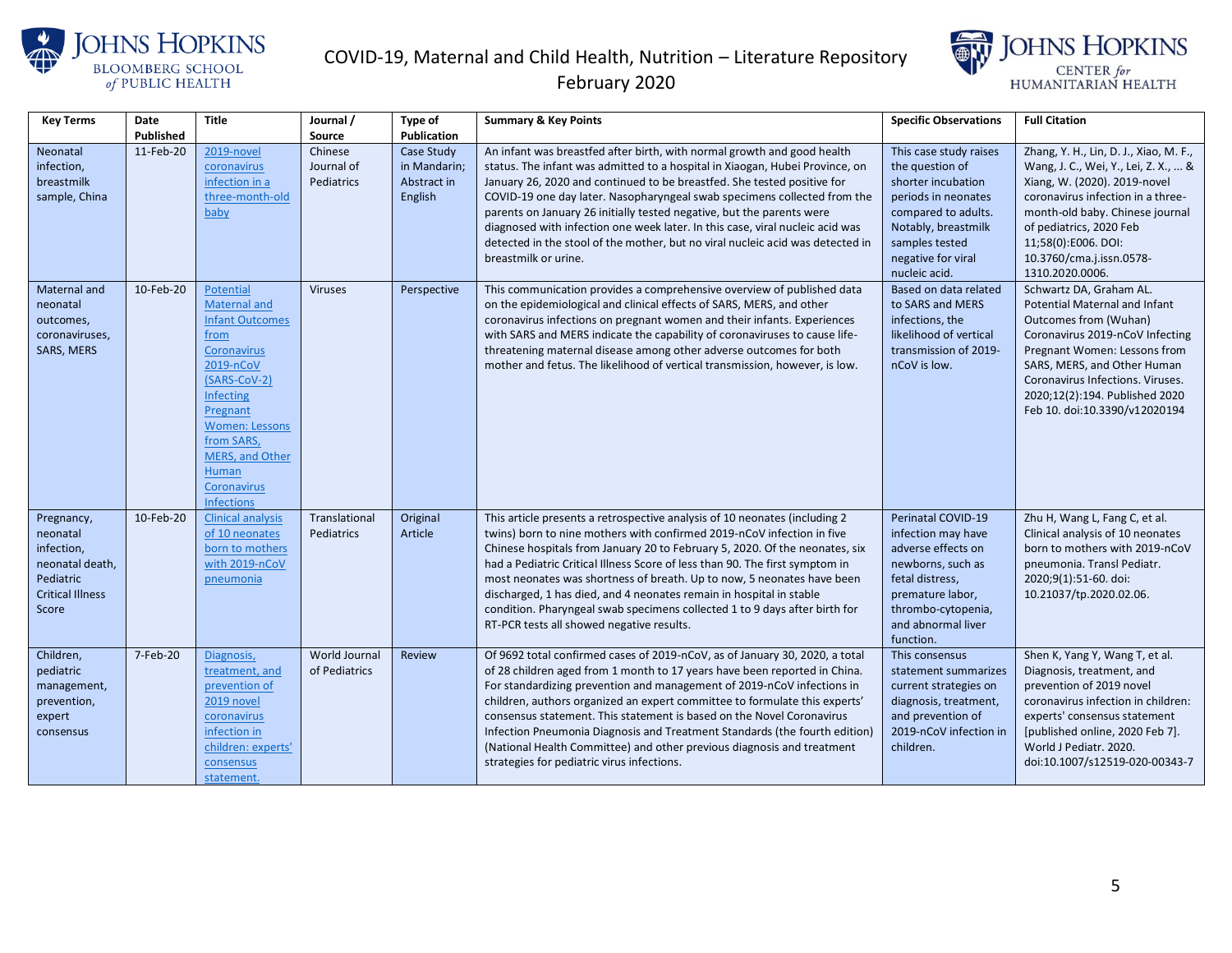



| <b>Key Terms</b>                                                                  | Date      | <b>Title</b>                                                                                                                                                                                   | Journal /                                           | Type of                                           | <b>Summary &amp; Key Points</b>                                                                                                                                                                                                                                                                                                                                                                                                                                                                                                                                                                                                                                                                                                                                                                                                                                                                                                                                           | <b>Specific Observations</b>                                                                                                                                                                                                            | <b>Full Citation</b>                                                                                                                                                                                                                                                                                                                                                                                                                  |
|-----------------------------------------------------------------------------------|-----------|------------------------------------------------------------------------------------------------------------------------------------------------------------------------------------------------|-----------------------------------------------------|---------------------------------------------------|---------------------------------------------------------------------------------------------------------------------------------------------------------------------------------------------------------------------------------------------------------------------------------------------------------------------------------------------------------------------------------------------------------------------------------------------------------------------------------------------------------------------------------------------------------------------------------------------------------------------------------------------------------------------------------------------------------------------------------------------------------------------------------------------------------------------------------------------------------------------------------------------------------------------------------------------------------------------------|-----------------------------------------------------------------------------------------------------------------------------------------------------------------------------------------------------------------------------------------|---------------------------------------------------------------------------------------------------------------------------------------------------------------------------------------------------------------------------------------------------------------------------------------------------------------------------------------------------------------------------------------------------------------------------------------|
|                                                                                   | Published |                                                                                                                                                                                                | Source                                              | <b>Publication</b>                                |                                                                                                                                                                                                                                                                                                                                                                                                                                                                                                                                                                                                                                                                                                                                                                                                                                                                                                                                                                           |                                                                                                                                                                                                                                         |                                                                                                                                                                                                                                                                                                                                                                                                                                       |
| Perinatal and<br>neonatal<br>management,<br>prevention,<br>China                  | 6-Feb-20  | <b>Chinese expert</b><br>consensus on the<br>perinatal and<br>neonatal<br>management for<br>the prevention<br>and control of<br>the 2019 novel<br>coronavirus<br>infection (First<br>edition). | Annals of<br>Translational<br>Medicine              | Expert<br>Consensus                               | The possibility of the vertical transmission of 2019-nCoV cannot be ruled<br>out. Infants should not be fed with breast milk from mothers with confirmed<br>or suspected of 2019-nCoV. If the suspected or diagnosed mother and her<br>breast milk test negative for 2019-nCoV, infants should be fed with breast<br>milk. Donor milk can be considered for use after being screened for 2019-<br>nCoV, because the virus may be excreted into the milk during the incubation<br>period.                                                                                                                                                                                                                                                                                                                                                                                                                                                                                  | Chinese expert<br>consensus<br>recommends that<br>infants should not be<br>fed with breast milk<br>from mothers with<br>confirmed or<br>suspected 2019-nCoV.<br>Donor milk can be<br>considered after<br>screening for 2019-<br>nCoV.   | Wang L, Shi Y, Xiao T et al.; on<br>behalf of the Working Committee<br>on Perinatal and Neonatal<br>Management for the Prevention<br>and Control of the 2019 Novel<br>Coronavirus Infection. Chinese<br>expert consensus on the perinatal<br>and neonatal management for<br>the prevention and control of the<br>2019 novel coronavirus infection<br>(First edition). Ann Transl Med<br>2020;8(3):47. doi:<br>10.21037/atm.2020.02.20 |
| Children,<br>pediatric<br>diagnosis,<br>treatment,<br>clinical<br>characteristics | 5-Feb-20  | Diagnosis and<br>treatment of<br>2019 novel<br>coronavirus<br>infection in<br>children: a<br>pressing issue                                                                                    | World Journal<br>of Pediatrics                      | Editorial                                         | Children have special respiratory tract structure characteristics, immature<br>immune systems (relatively low levels of humoral and cellular immunity, as<br>well as Interferon secretion), and susceptibility to respiratory virus<br>infections. With further wide use of pathogen tests, the number of pediatric<br>patients is expected to increase. Based on 28 pediatric cases reported by the<br>National Health Commission of China by Jan 30, 2020, the age of onset<br>ranged from 1 month to 17 years. All were family clusters or with close<br>contact history. Most had mild symptoms, without fever or pneumonia, and<br>good prognosis, recovering within 1-2 weeks after disease onset. No<br>pediatric deaths have been reported, in contrast with the SARS and MERS<br>epidemics. Previous population studies have shown that IFN-alpha<br>atomization can effectively reduce the infection rate of RSV, influenza virus,<br>adenovirus, and SARS-CoV. | This article represents<br>one of the first<br>publications to<br>characterize the<br>clinical features of<br>COVID-19 in the<br>pediatric population.                                                                                  | Shen, K., Yang, Y. Diagnosis and<br>treatment of 2019 novel<br>coronavirus infection in children:<br>a pressing issue. World J Pediatr<br>2020.<br>https://doi.org/10.1007/s12519-<br>020-00344-6                                                                                                                                                                                                                                     |
| Children, viral<br>pneumonia,<br>pediatric<br>management,<br>prevention,<br>China | 4-Feb-20  | Management<br>plan for<br>prevention and<br>control of novel<br>coronavirus<br>pneumonia<br>among children<br>in Xiangya<br><b>Hospital of</b><br><b>Central South</b><br>University.          | Chinese<br>Journal of<br>Contemporary<br>Pediatrics | Article in<br>Mandarin;<br>Abstract in<br>English | Under the organization of the Xiangya Hospital of Central South University,<br>the Department of Pediatrics has formulated an action plan with Xiangya<br>unique model to prevent and control novel coronavirus pneumonia (NCP)<br>among children according to the current epidemic situation and diagnostic<br>and therapeutic program in China. For perinatal newborns, breastfeeding is<br>not recommended for infants born to women who are suspected or<br>confirmed with NCP, but the women should express milk regularly to ensure<br>lactation. Breastfeeding is not feasible until infected mothers are cured.                                                                                                                                                                                                                                                                                                                                                   | Clinicians at Xiangya<br>Hospital in China do<br>not recommend<br>breastfeeding for<br>infants born to womer<br>with suspected or<br>confirmed COVID-19<br>pneumonia. Women<br>should express milk<br>regularly to ensure<br>lactation. | Peng, J., Wang, X., Yang, M. H.,<br>Wang, M. J., & Zheng, X. R.<br>Management plan for prevention<br>and control of novel coronavirus<br>pneumonia among children in<br>Xiangya Hospital of Central South<br>University. Zhongguo dang dai er<br>ke za zhi, 22(2), 100-105. 2020<br>Feb. DOI: 10.7499/j.issn.1008-<br>8830.2020.02.004                                                                                                |
| Newborn<br>management,<br>emergency<br>response plan,<br>NICU, China              | 2-Feb-20  | Emergency<br>response plan<br>for the neonatal<br>intensive care<br>unit during<br>epidemic of 2019<br>novel<br>coronavirus.                                                                   | Chinese<br>Journal of<br>Contemporary<br>Pediatrics | Article in<br>Mandarin;<br>Abstract in<br>English | For each infant admitted to the hospital, health workers ask his/her mother,<br>family members, caregivers, and people who have been in contact: 1)<br>whether they are 2019-nCoV confirmed or suspected cases; 2) whether they<br>visited an epidemic areas in the past 2 weeks, especially Wuhan, Hubei<br>Province; 3) whether they have been in close contact with patients with<br>respiratory infections in the past 2 weeks; 4) whether they have been in<br>close contact with wild animals in the past 2 weeks. If any of the above<br>conditions are met, the infant will be placed in a single room and observed<br>for 14 days. During the observation period, in order to reduce risk,<br>breastfeeding by mothers confirmed with COVID-19 is not recommended.                                                                                                                                                                                               | This Pediatric<br>Committee's<br>emergency response<br>plan advises against<br>breastfeeding for<br>newborns who are<br>under observation for<br>14 days, following<br>screening for<br>exposure.                                       | Pediatric Committee. Emergency<br>response plan for the neonatal<br>intensive care unit during<br>epidemic of 2019 novel<br>coronavirus. Chinese journal of<br>contemporary pediatrics, 22(2),<br>91. 2020 Feb. DOI:<br>10.7499/j.issn.1008-<br>8830.2020.02.002                                                                                                                                                                      |